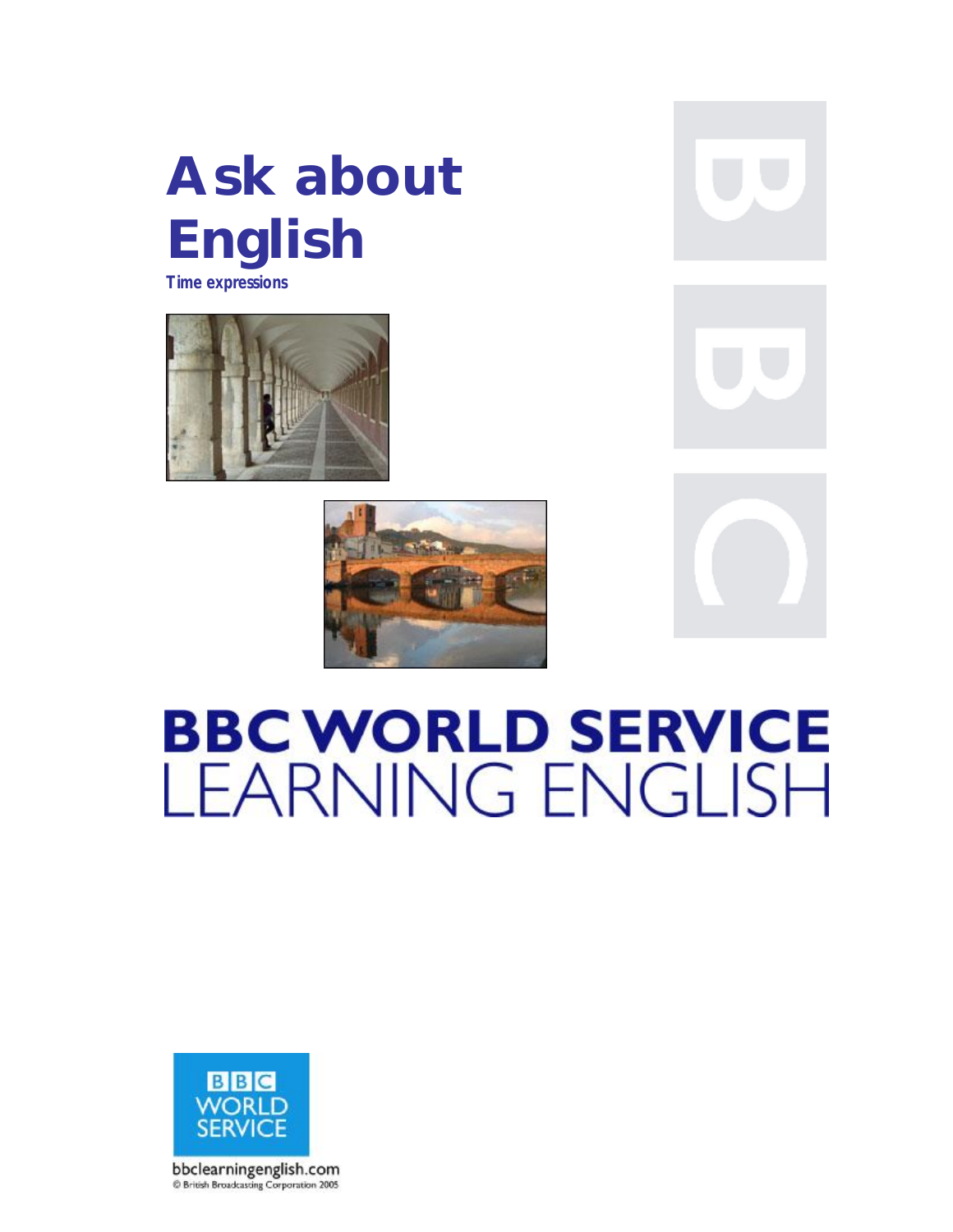## **BBC Learning English – Ask about English**

#### **Available online at:**

[www.bbclearningenglish.com/radio/specials/1535\\_questionanswer](http://www.bbclearningenglish.com/radio/specials/1535_questionanswer)

#### **Muhammad from Syria asks:**

Why do we put the indefinite article "a" before quarter, but not before half, when asked about the time?

#### **Prof Michael Swan answers:**

It's an interesting question, and I'm not sure I've got a very good answer; it's just one of those irregularities – languages are full of them. There's often no real explanation: it's just that languages are tidy in one part, and untidy in others, perhaps because of the way they've been passed down from person to person over the centuries – so it's not surprising if changes creep in, and things get a bit messy! Perhaps we dropped the article before 'half' because it's such a common word.

In fact, we can actually say "quarter", instead of "a quarter", when we're talking about the time. If you asked me the time at 6.15, I might well say "quarter past six", instead of "a quarter past six" – but that's pretty conversational, and "a quarter" is more normal if we're speaking carefully, or writing.

And certainly, as you say, we never say "a half" when we're talking about time; say, "half past six", or even "half six", but not "a half past six".

Interestingly, we also use "half" without "a" in other situations, and not just when we're giving the time. For example, if I eat half an orange – that's how I say it! But, I would say "a quarter of an orange", not "quarter of an orange". So that's it: we say "a quarter past four", not "a half past four"  $-$  just one of those irregular things.

#### **Minutes**

Talking about time in English is actually quite complicated. Ahmed from Egypt asks about this. In ordinary conversation, what most people say is "five past", "twenty past", "twenty-five to", "a quarter to" and so on….Interestingly, we usually don't say "four past", or "six past" – we put in minutes there. We say "four minutes past", "six minutes past" and we drop minutes with the fives: "five past", "twenty past".

In older English, when people were counting, they often said "one and twenty" or "two and twenty", instead of "twenty-one" or "twenty-two" and so on – and I remember that my mother, when she was talking about the time, she would say "five and twenty-tothree" – so it was still alive, say, fifty years ago.

#### **"After" and "till" in American English**

As you probably know, American English has some ways of talking about the time that aren't used in British English: they might say "after" instead of "past" for example. An American might say "ten after six", where I would say "ten past six" – and where British people say "ten to six", some Americans might use "of" or "till" or "before". So that's conversational time-giving: "five past", "twenty past", "twenty-five to".

Ask about English © BBC Learning English Page 2 of 3